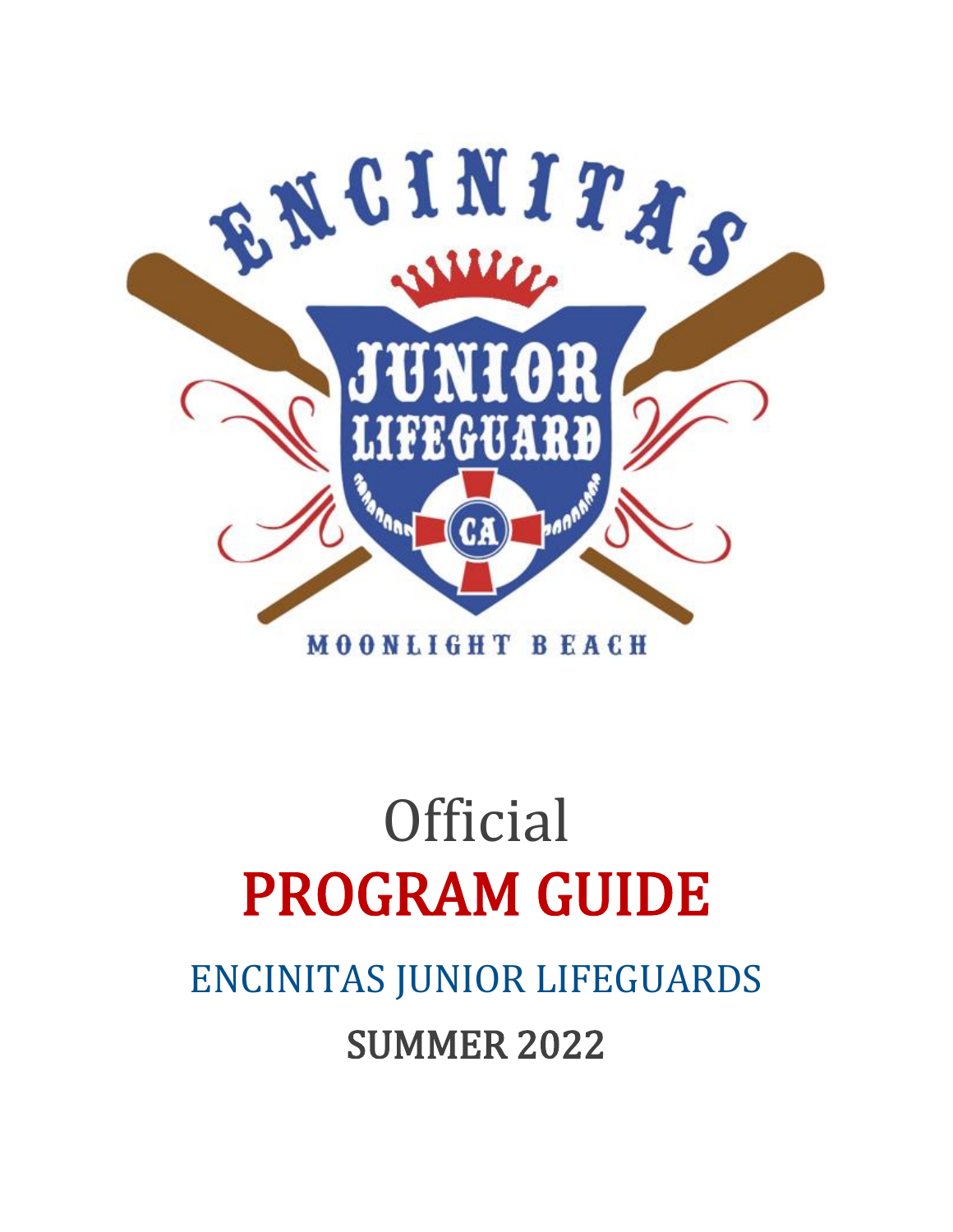CONTACT US

MISSION STATEMENT

AGE GROUPS

SESSIONS

**FEES** 

REGISTRATION

CANCELLATIONS/REFUNDS

**TRYOUTS** 

UNIFORMS

**INSTRUCTORS** 

DAILY INSTRUCTION

ATTENDANCE

DAILY REQUIREMENTS

JUNIOR LIFEGUARD FIELD MANUAL

JUNIOR LIFEGUARD AIDE

**SCHOLARSHIPS** 

DONATIONS

The 2022 Encinitas Junior Lifeguard Staff welcomes you to another fun-packed summer at Moonlight Beach!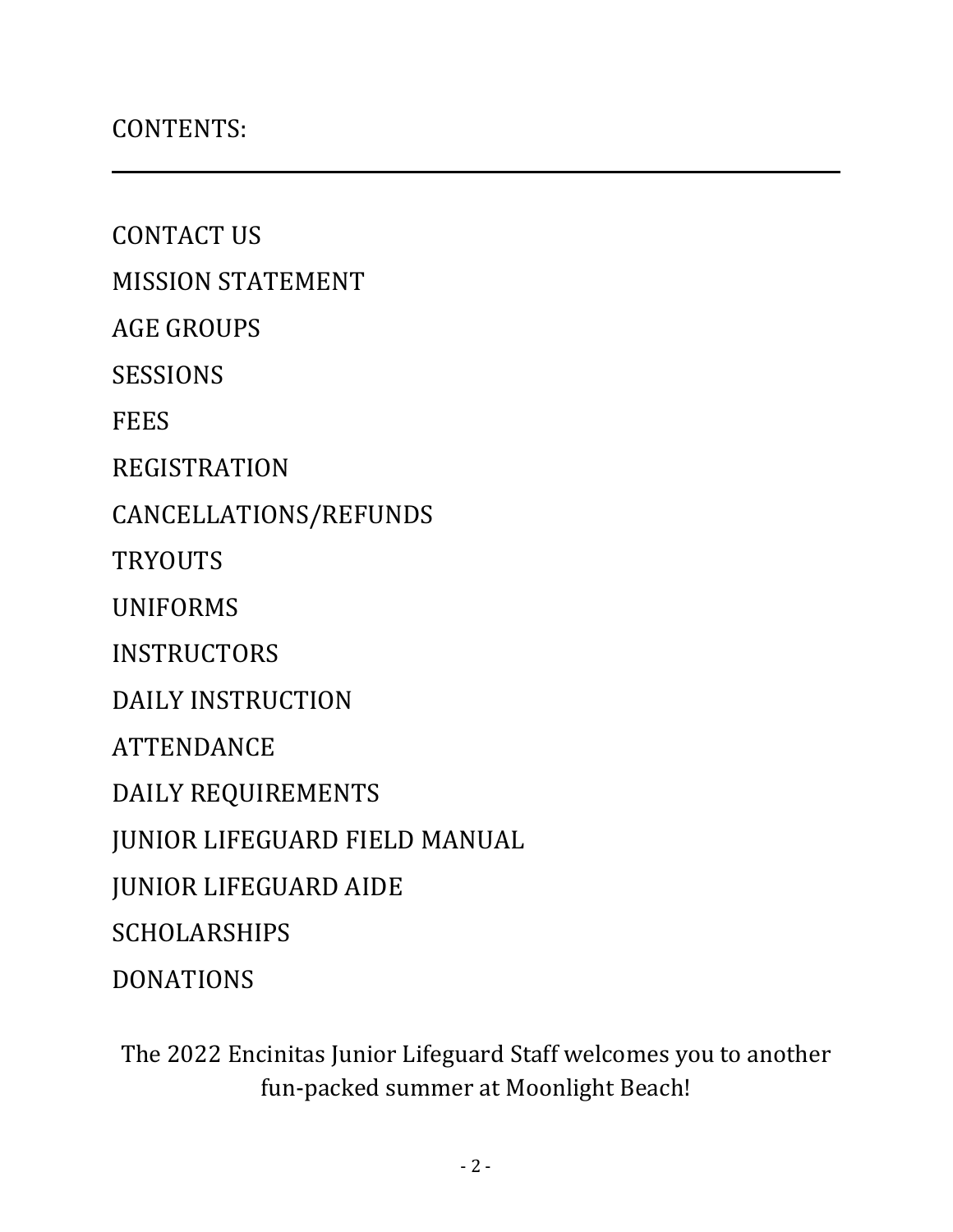## CONTACT US

#### **[EncinitasJG.com](http://www.encinitasjg.com/)**

#### **[encjrguards@encinitasca.gov](mailto:encjrguards@encinitasca.gov) (Best for timely response)**

#### **(760) 633-2752**

## MISSION STATEMENT

The mission of the Encinitas Junior Lifeguard Program is to educate participants about ocean and beach safety, while building self-confidence and an appreciation for the dynamic ocean environment. The Junior Lifeguard Program introduces participants to safe marine and aquatic recreational activities such as: stretching, running, open water swimming, paddling, body surfing, surfing, boogie boarding, mock rescues, beach games and friendly competitions. In addition, the program is designed to improve the participant's physical conditioning, their understanding and appreciation for the environment, and their respect for themselves and others.

#### *Please Note:*

*Teaching sessions and discussions are conducted daily. Be aware that we often need to adjust our program's daily activities during periods of cold-water temperatures and unfavorable ocean conditions to keep our participants safe. Throughout the program, instructors educate Junior Lifeguards about various topics pertaining to the ocean environment and on the job duties of an ocean lifeguard. Some of the topics include CPR, first aid, marine life, and spinal immobilization skills. Junior Lifeguards are taught invaluable skills and techniques utilized by certified professional lifesavers.*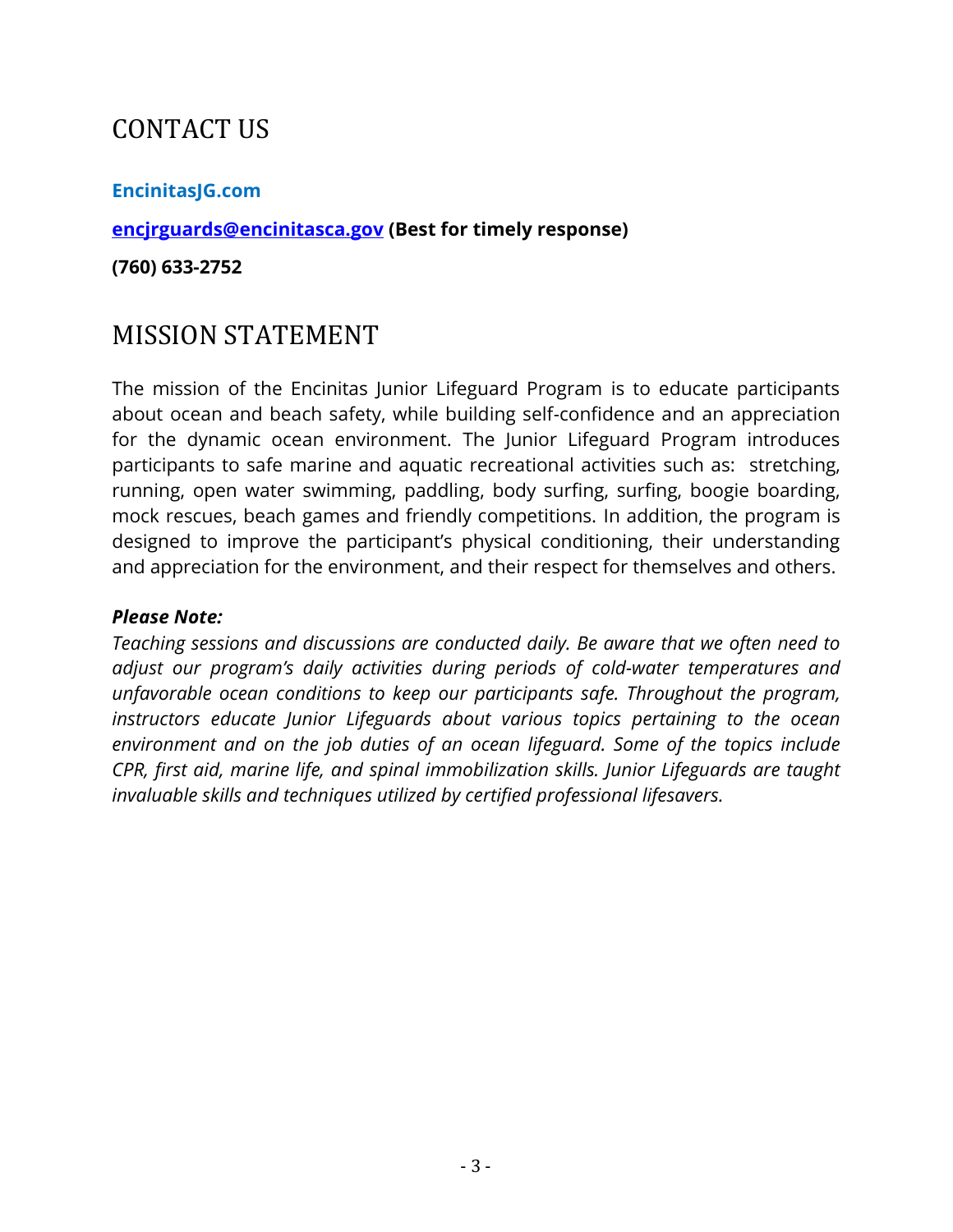## AGE GROUPS

Junior Lifeguards range from nine to seventeen years old. Groups are determined by participant age. Due to City policy, participants MAY NOT transfer into older or younger age groups even if their birthday falls during the session.

| <b>Groups</b> | <b>Ages</b> |
|---------------|-------------|
| "C"           | $9 - 10$    |
| "B"           | $11 - 12$   |
| "A"           | $13 - 17$   |

## SESSIONS (2 WEEKS)

| <b>MORNINGS</b>    | 9:00 AM - 12:00 PM (Monday - Friday)          |
|--------------------|-----------------------------------------------|
| <b>AFTERNOONS</b>  | 1:00 PM - 4:00 PM (Monday - Friday)           |
|                    |                                               |
| <b>SESSION 1AM</b> | June 20 - July 1                              |
| <b>SESSION 1PM</b> | June 20 - July 1                              |
| <b>SESSION 2AM</b> | July 5 - July 15 (No class on July $4th$ )    |
| <b>SESSION 2PM</b> | July 5 – July 15 (No class on July $4^{th}$ ) |
| <b>SESSION 3AM</b> | July 18 - July 29                             |
| <b>SESSION 3PM</b> | July 18 - July 29                             |
| <b>SESSION 4AM</b> | August 1 - August 12                          |
| <b>SESSION 4PM</b> | August 1 - August 12                          |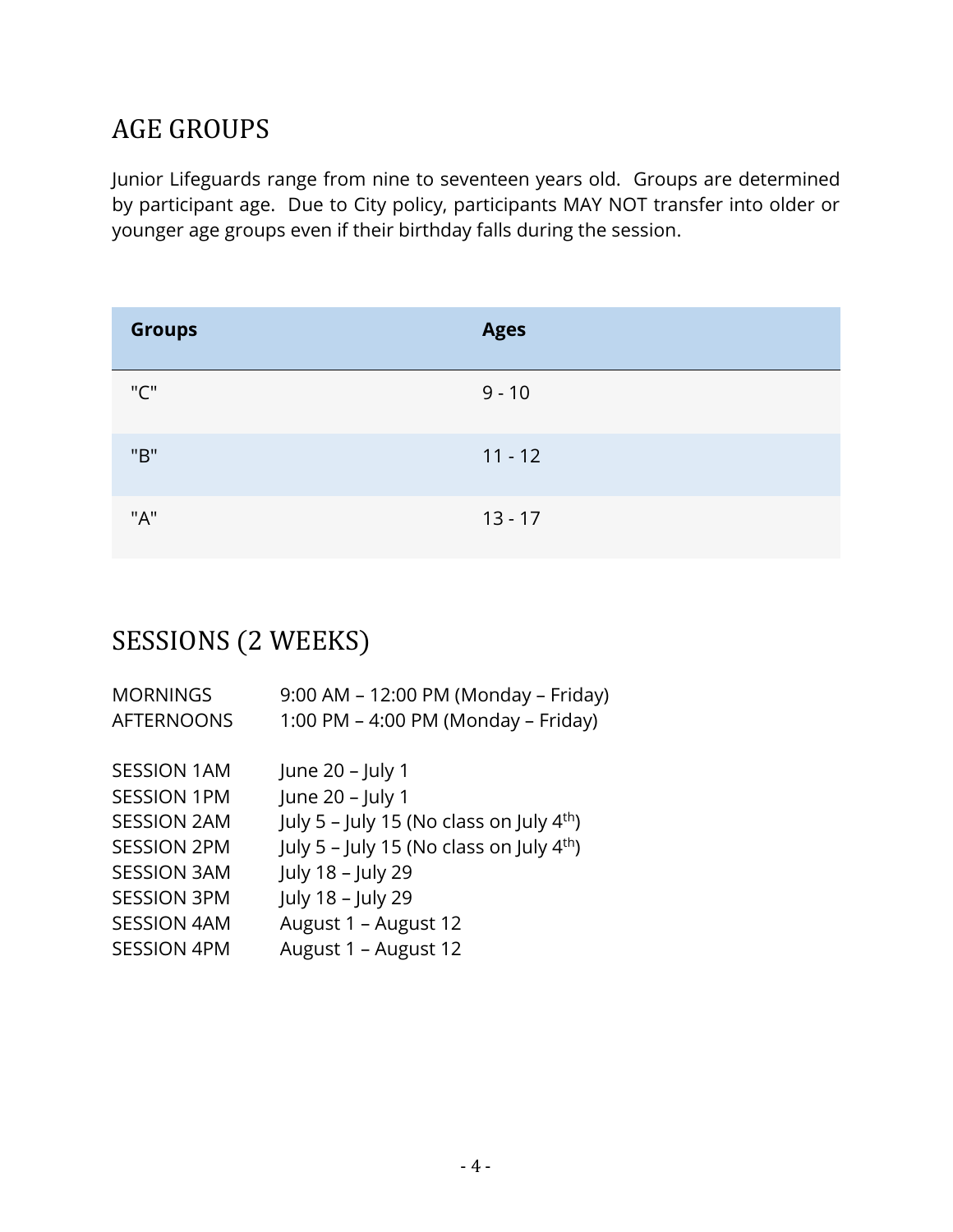## **FEES**

| Junior Lifeguards      | Resident - \$335 | Non-Resident - \$345 |
|------------------------|------------------|----------------------|
| Junior Lifeguard Aides | Resident - \$10  | Non-Resident - \$20  |

### REGISTRATION

Registration opened on **March 7, 2022**. No registration or transactions occur onsite at Moonlight Beach. All program registration is handled through the City of Encinitas Parks and Recreation Department. You can register online at **[EncinitasParksandRec.com](http://www.encinitasparksandrec.com/)**.

For any questions regarding registration for the program or swim tests contact us at:

**[EncinitasParksandRec@encinitasca.gov](mailto:EncinitasParksandRec@encinitasca.gov)** (760) 633-2740

Monday – Friday: 7:00 am – 6:00 pm (closed alternating Fridays)

## CANCELLATIONS/REFUNDS

Please visit **[EncinitasParksandRec.com](http://www.encinitasparksandrec.com/)** If you have questions, contact the Parks and Recreation Department.

## **TRYOUTS**

**REGISTER NOW** for any 1-hour timeslot on one of the dates listed below. You can register online at **[www.EncinitasParksandRec.com](http://www.encinitasparksandrec.com/)**. *\*Time slots are intended to help control a steady flow of tryouts throughout the day. Be prepared to wait for an hour or more.* 

#### **\*\*\* TRYOUTS ARE FOR PARTICIPANTS REGISTERED OR ON THE WAITLIST**

All **new** participants must attend one of our tryouts and pass the required swim test in order to participate in the program for the 2022 summer season.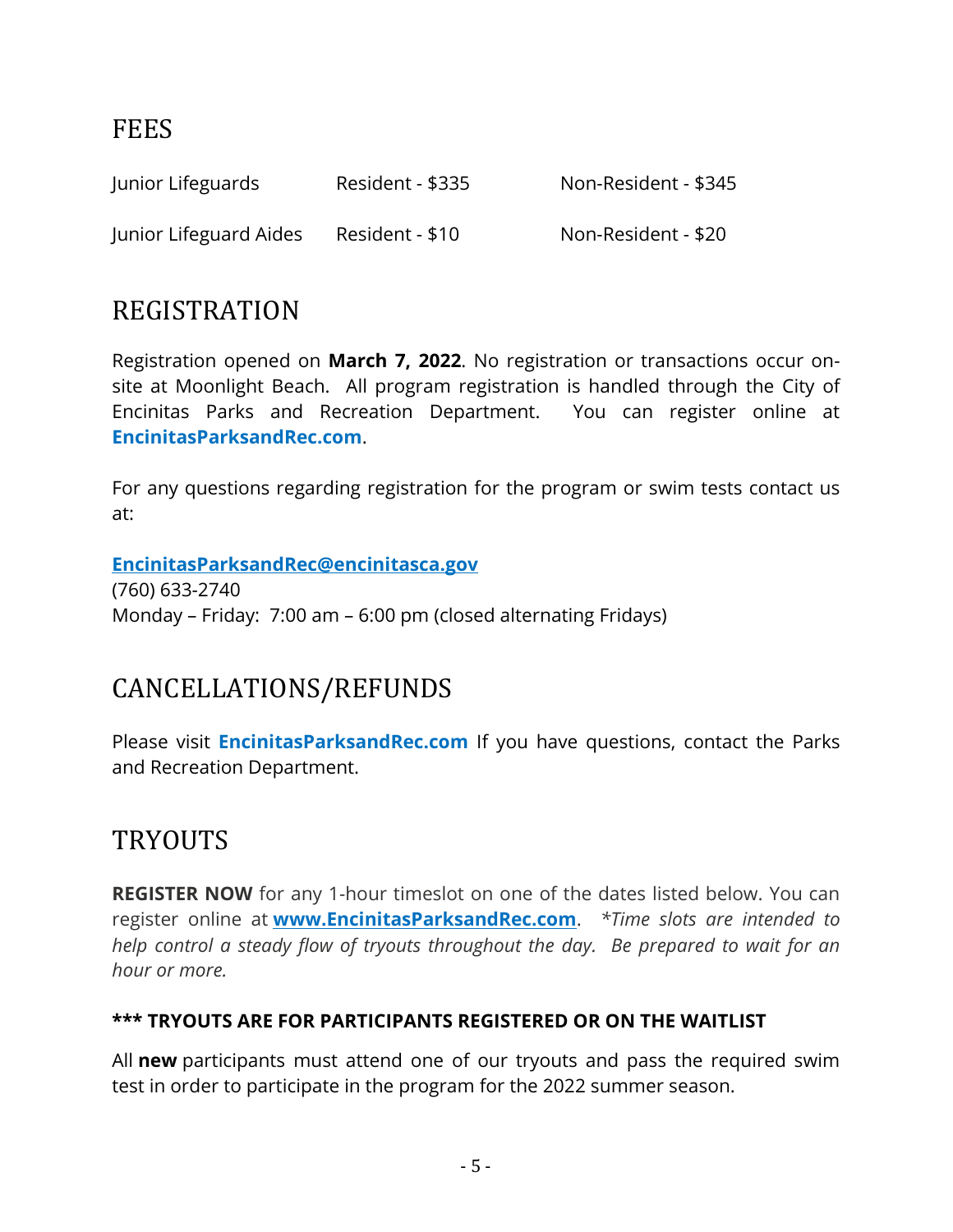The following are considered **new** participants:

- All participants age 9.
- Participants who have never attended the Encinitas JG program.
- Participants who have attended a different junior lifeguard program.

The following do not need to attend a tryout:

• Returning Encinitas Junior Lifeguards.

Swim tests are \$10 this year and you can sign up on our registration website for a time slot that works for you. The process is exactly the same as registering for the program.

#### **SWIMMING REQUIREMENTS**

Swimming requirements must be met in order to be accepted into the Program. We strongly recommend regular swim workouts before attending a tryout. If you have any questions regarding tryouts and the swim test, please email us at **[encjrguards@encinitasca.gov](mailto:encjrguards@encinitasca.gov)**

| <b>Groups</b> | <b>Ages</b> | <b>Skill</b>           | <b>Qualifying Time</b> |
|---------------|-------------|------------------------|------------------------|
| <b>ALL</b>    | $9 - 17$    | <b>Water Tread</b>     | 3 minutes              |
| <b>Groups</b> | <b>Ages</b> | <b>Skill</b>           | <b>Distance</b>        |
| <b>ALL</b>    | $9 - 17$    | <b>Underwater Swim</b> | 5 yards                |
| <b>Groups</b> | <b>Ages</b> | <b>Distance</b>        | <b>Qualifying Time</b> |
| ייריי         | $9 - 10$    | 100 yards              | 2 minutes 45 seconds   |

Junior Lifeguards must meet the following swimming requirements: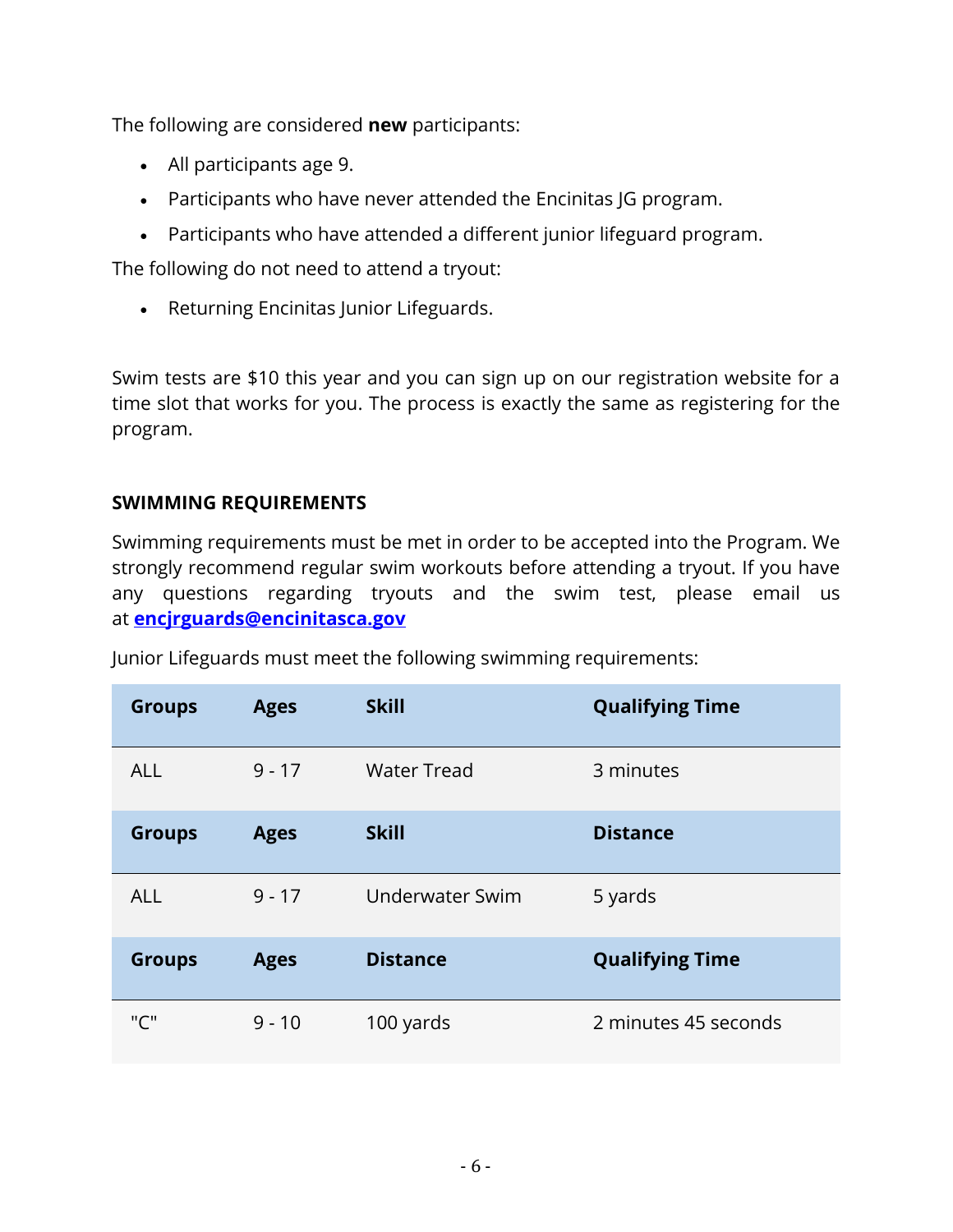| "B" | $11 - 12$ | 100 yards | 2 minutes 35 seconds |
|-----|-----------|-----------|----------------------|
| "A" | $13 - 17$ | 100 yards | 2 minutes 25 seconds |

#### **TRYOUT DATES, TIMES, AND LOCATIONS**

Sunday, March 27th: 3:30pm - 5:30pm

Sunday April 24th: 3:30pm - 7:30pm

Sunday, May 22nd: 3:30pm - 7:30pm

Sunday June 12th: 3:30pm - 7:30pm

All swim tests will be located at the Solana Beach Boys and Girls Club: 533 Lomas Santa Fe Dr. Solana Beach, CA 92075

Again, please be prepared to wait in line for the tryout. Our staff will work as quickly as possible to get everyone through the tryout process.

#### **FREQUENTLY ASKED QUESTIONS**

HOW SHOULD MY CHILD PREPARE FOR THE SWIM TEST?

We encourage parents to work with their children on their swimming skills before the beginning of the program to ensure that their children can pass the test with confidence. It is beneficial for any child to partake in swim lessons and to learn proper swimming technique.

#### DO I NEED TO REGISTER FOR A SWIM TEST?

Yes, you must register for a test date and time prior to the beginning of your session.

#### AM I PERMITED TO REGISTER FOR MULTIPLE TEST SPOTS?

No. We have extremely limited pool time. In order to make sure that all participants get a chance to take a test, please register for only one spot.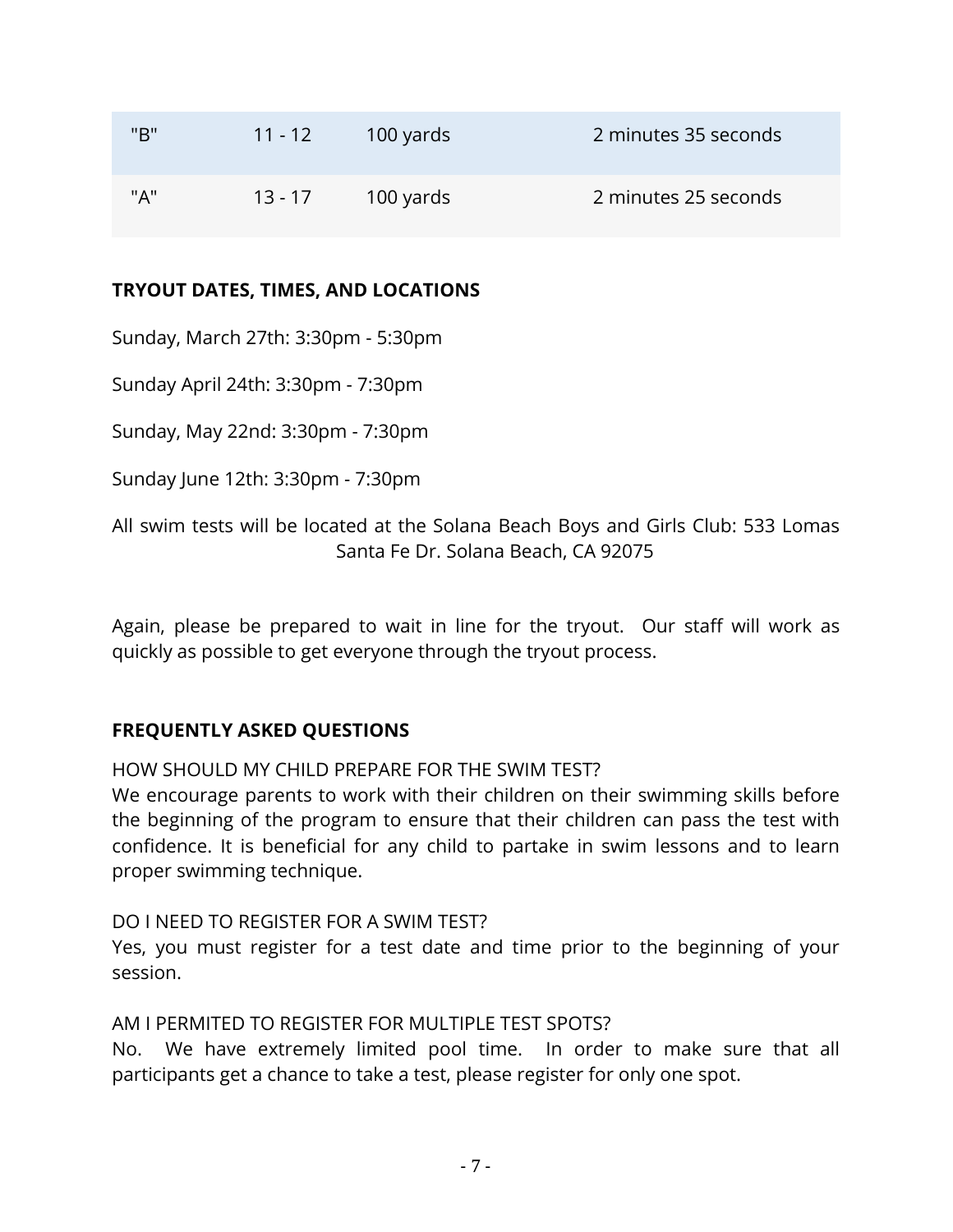#### HOW DO I REGISTER MY CHILD FOR A SWIM TEST?

Register for any 1-hour timeslot on one of the dates listed above. You can register online at **[www.EncinitasParksandRec.com](http://www.encinitasparksandrec.com/)**

IF I FAIL THE SWIM TEST, WILL I GET A CHANCE TO RETEST? Yes, you can retest on the same day.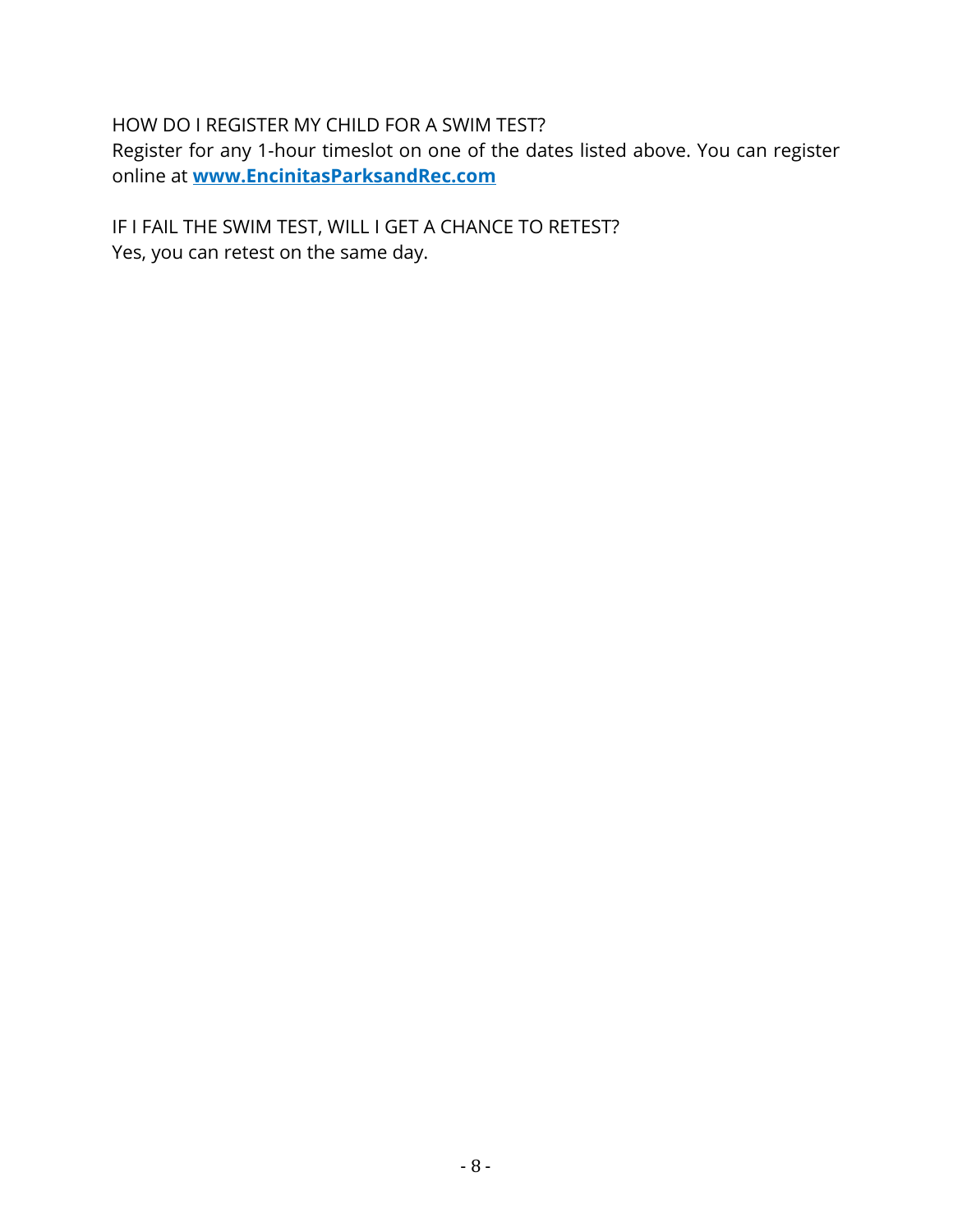## UNIFORMS

We are proud to announce that **WATERMEN BRAND©** will produce all official 2022 uniform items!

Uniforms are required for all participants. The uniform enables instructors and other lifeguards to monitor Junior Lifeguards and easily spot them on the beach and in the water. For each Junior Lifeguard's safety, everyone must wear the required uniform to participate.

\*Registered participants will receive a free t-shirt on the first day of Junior Guards.

| <b>IMAGE</b> | <b>ITEMS</b>         | <b>COLOR</b> | <b>PRICE</b> |
|--------------|----------------------|--------------|--------------|
|              | Bondi Boardshort     | Navy         | \$36.00      |
|              | X Back Suit          | Navy         | \$40.00      |
|              | Rescue Bikini Top    | Navy         | \$24.00      |
|              | Rescue Bikini Bottom | Navy         | \$16.00      |

#### **REQUIRED UNIFORM ITEMS**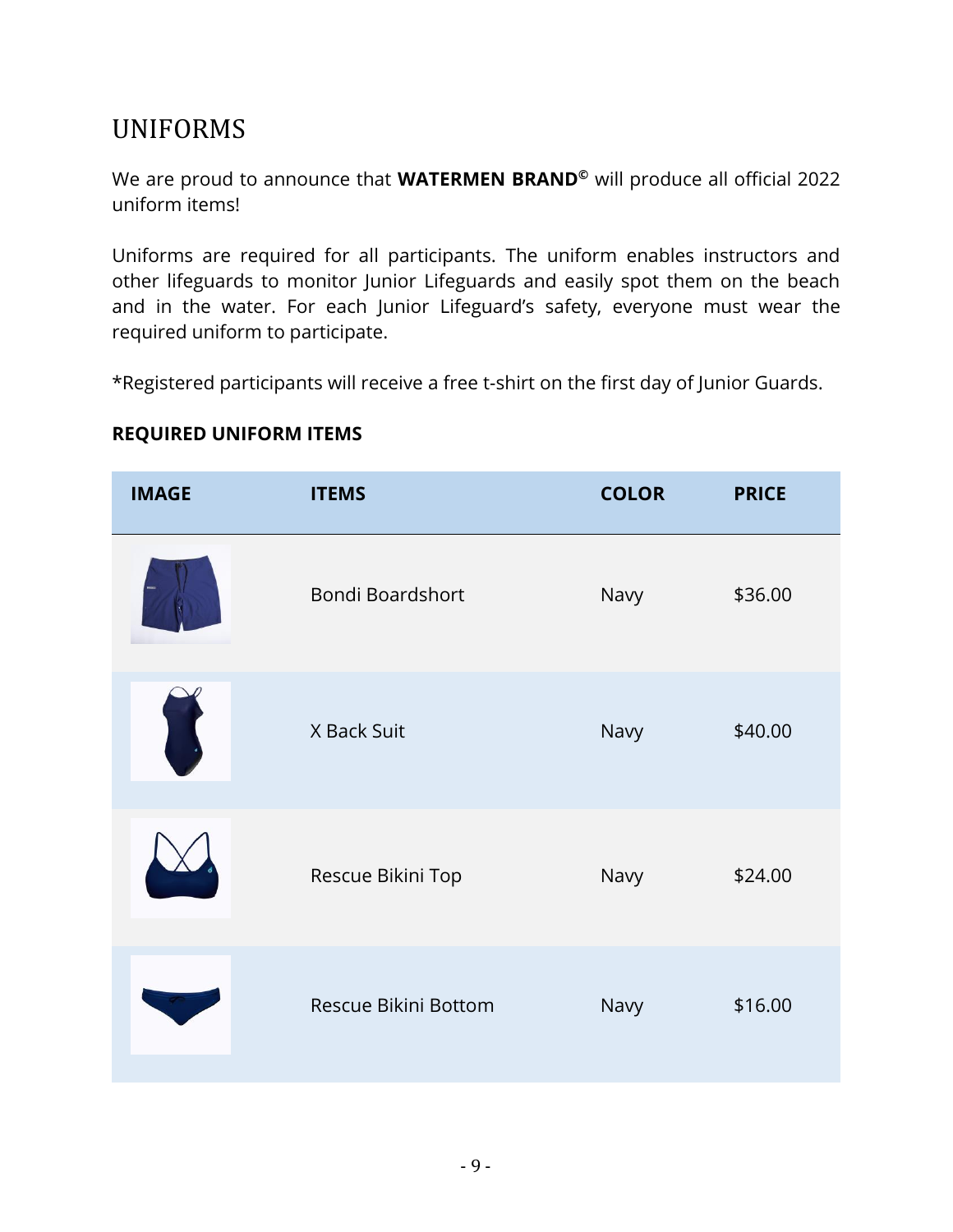#### **RECOMMENDED UNIFORM ITEMS**

| <b>IMAGE</b> | <b>ITEMS</b>                       | <b>COLOR</b> | <b>PRICE</b> |
|--------------|------------------------------------|--------------|--------------|
|              | Yellow Short Sleeve Rashguard      | Navy         | \$27.00      |
|              | Yellow Long Sleeve Rashguard       | Navy         | \$29.00      |
|              | JR Guard Snap Back Hat             | Navy         | \$24.00      |
|              | Girls Stretch boardshort           | Navy         | \$26.00      |
|              | <b>Encinitas Hooded Sweatshirt</b> | Navy         | \$35.00      |
|              | Encinitas Zip Sweatshirt           | Navy         | \$40.00      |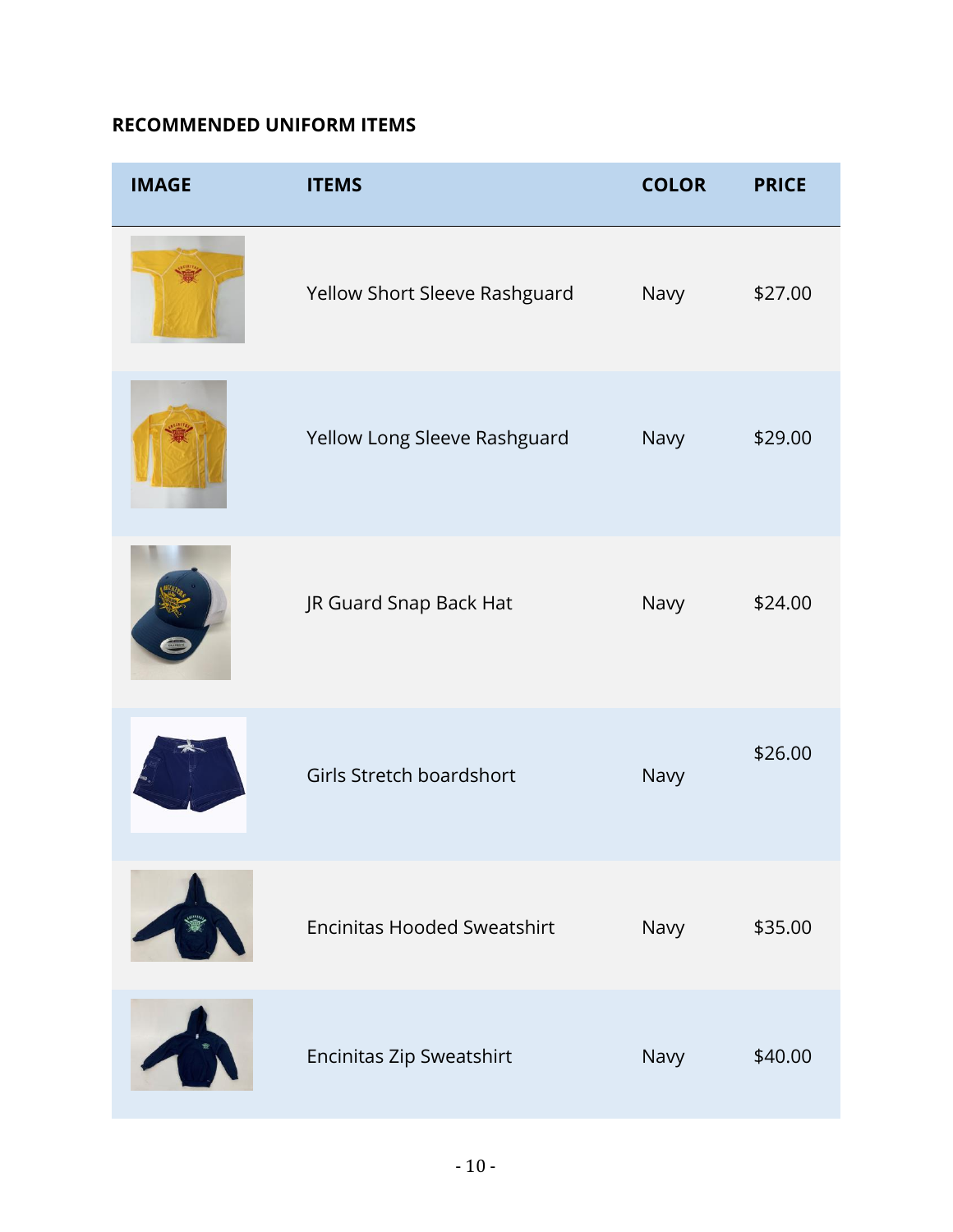#### **WHEN AND WHERE TO PURCHASE UNIFORMS:**

All uniform items will be available for purchase at each swim test as well as on the first day of each Junior Guard session or online at **[www.watermenbrand.com](http://www.watermenbrand.com/)**

• Log onto

https://www.originalwatermen.com/boardwalk/customer/account/login/

- Click "Lifeguard Agency Log In" on top right of website, then "Create Account" then input your personal information and password.
- Under Lifeguard Association special password: ejl2022 (cap sensitive)
- Click Register
- Click the RED box at the top of the screen that says "Click here to shop Encinitas JR Lifeguards Catalog"

## **INSTRUCTORS**

The Encinitas Junior Lifeguard program is conducted by professional ocean lifeguards. Each instructor has successfully completed an intensive open water lifeguard training course and most have worked as lifeguards for more than two years. Instructors are also certified in emergency first-aid and CPR. Some instructors are certified Emergency Medical Technicians or Paramedics. Other skills include Emergency Vehicle Operations, Personal Watercraft Operations (Jet Ski), Rescue Boat Operations, Cliff Rescue, River Rescue, and SCUBA Search and Recovery. Many of the instructors have been Junior Lifeguards themselves!

## DAILY INSTRUCTION

Each day we teach lessons on various topics relating to the Junior Lifeguard program. Be sure to ask your Junior Lifeguard what they have learned each day! Please be aware that water activities may be limited due to the following: anytime safety becomes an issue, lightning, waterspouts, unfavorable water conditions, large surf, or a major drop in water temperature.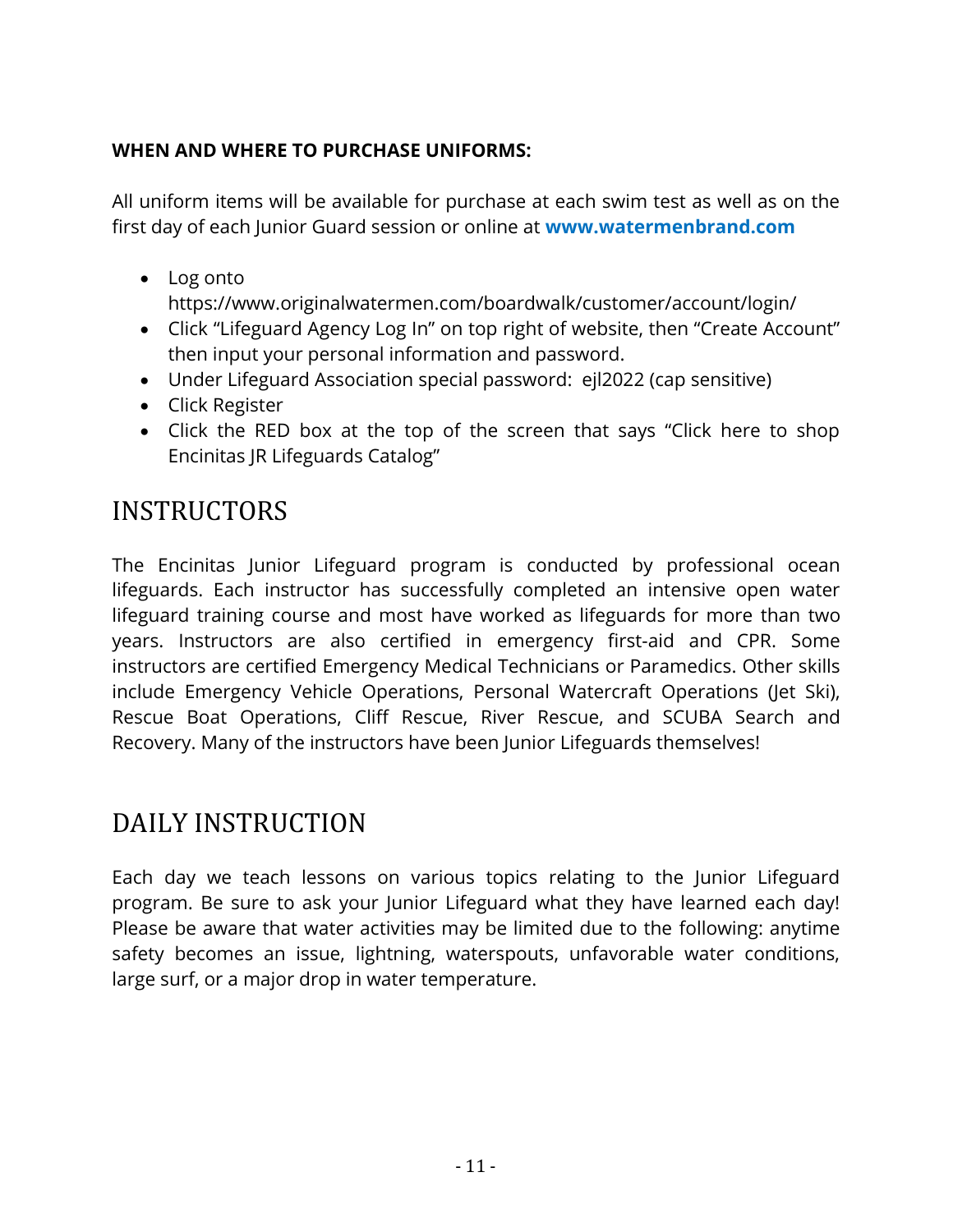## ATTENDANCE

Regular attendance is encouraged and will be recorded daily. Attending daily allows participants to fully benefit from the program. We understand that on occasion, parents and participants may have other commitments but please attempt to show up every day.

## DAILY REQUIREMENTS

Junior Lifeguards shall check-in on time in full uniform at the north end of Moonlight Beach (big palm tree). Participants are expected to participate in all activities, unless they have notes from their parents stating otherwise. Each participant must be able to swim, enter the ocean readily and participate in water activities. Program activities require a good deal of physical exercise and ocean swims are a regular part of the program. When water temperatures are low, we encourage the use of wetsuits.

Junior Lifeguards should bring the following items to the beach everyday:

- Uniform JG t-shirt and navy-blue swimsuit/boardshorts
- Warm clothing JG sweatshirt, shorts, etc.
- Sun protection sunscreen, hat, and rash guard
- Food and water
- Backpack for all your child's equipment
- Junior Lifeguard Field Guide (given to students at check-in on Day one).

Important Details to Remember

- Please label all equipment and uniforms with your child's name.
- Please do not come to class with expensive personal property. The Junior Lifeguard staff is not responsible for any lost items.
- Personal wetsuits may ONLY be worn with a JG rash guard over it.
- ABSOLUTELY NO CELL PHONES allowed during class times. Before or after class is OK.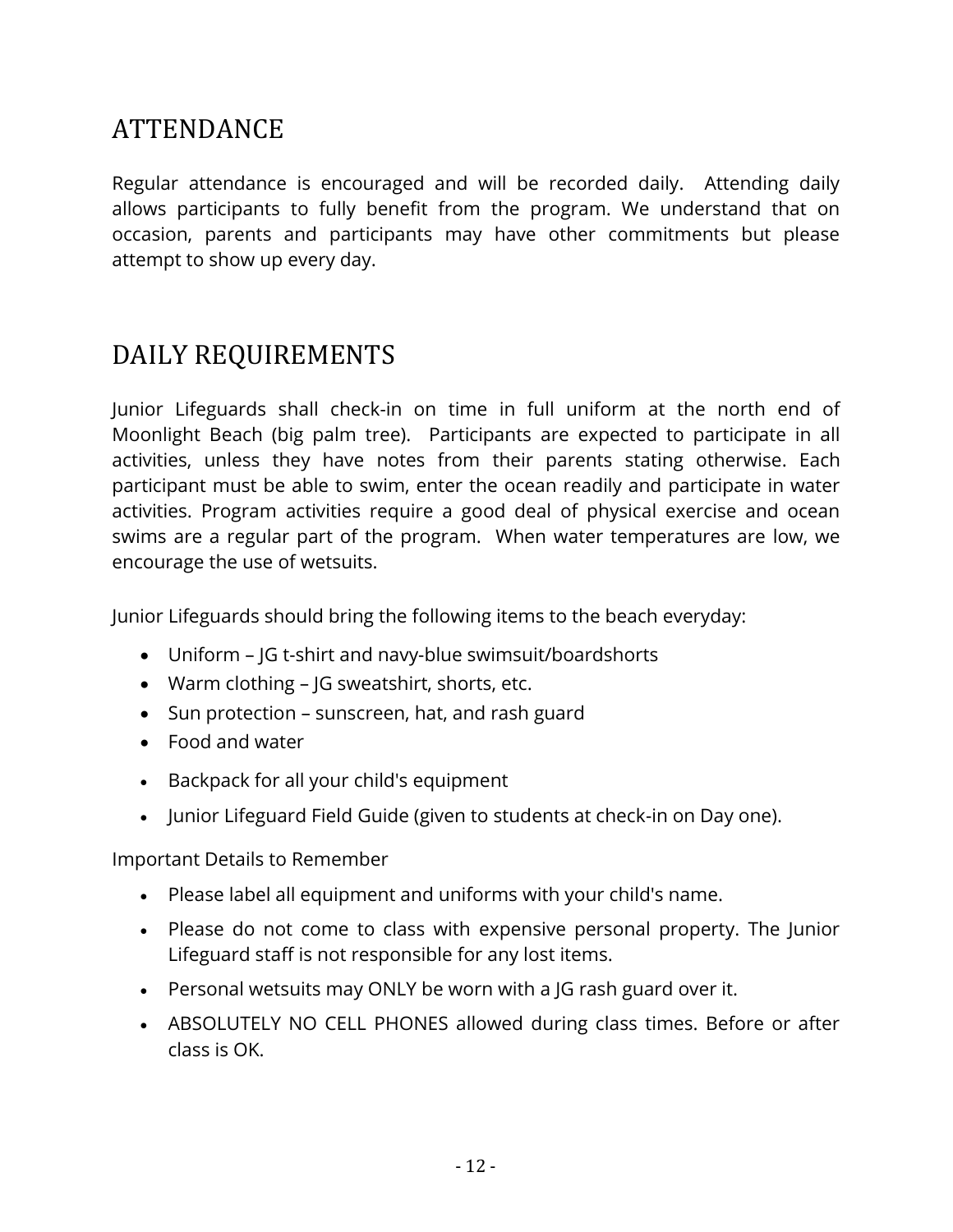## JUNIOR LIFEGUARD FIELD MANUAL

At the beginning of each session, a Junior Lifeguard Field Manual will be distributed to all Junior Lifeguards. The manual contains lecture notes, daily activities, important upcoming events and information for Junior Guards and parents. Please make sure your JG receives the manual. Junior Guards are required to bring the Junior Lifeguard Field Manual every day.

## JUNIOR LIFEGUARD AIDE

If you are interested in becoming a Junior Lifeguard Aide for the summer of 2022 you must be between the ages of 15-17 and have prior experience in the Junior Lifeguard program (at least one year).

Please send an email to the Junior Lifeguard Coordinator at **encirguards@encinitasca.gov** with your name and contact information and desired session date(s). Please also include in your email if you prefer morning session or afternoon session or both sessions. You will also need to register online as a Junior Lifeguard Aide at **[EncinitasParksandRec.com](http://www.encinitasparksandrec.com/)**

On the first day of your session at 8am, you must meet with the assigned Junior Lifeguard Instructor. You will be required to pass a series of small tests to ensure that you are more than comfortable in the ocean. The test will consist of a Run-Swim-Run and a Paddle Test. Requirements of each are listed below.

**Run-Swim-Run –** quarter-mile run, 500-yard swim, quarter-mile run.

If you have any further questions, please contact the JG Coordinator at **[Encjrguards@encinitasca.gov](mailto:Encjrguards@encinitasca.gov)**

#### **Aide Uniforms**

#### **Fins are Required**

Aides will be required to bring their own set of fins. Please label the fins with your initials before the first day. Recommended fins are Duck Feet, Viper, Yucca, and DaFin. Our uniform vendor will sell pairs of DaFin at a discounted rate on their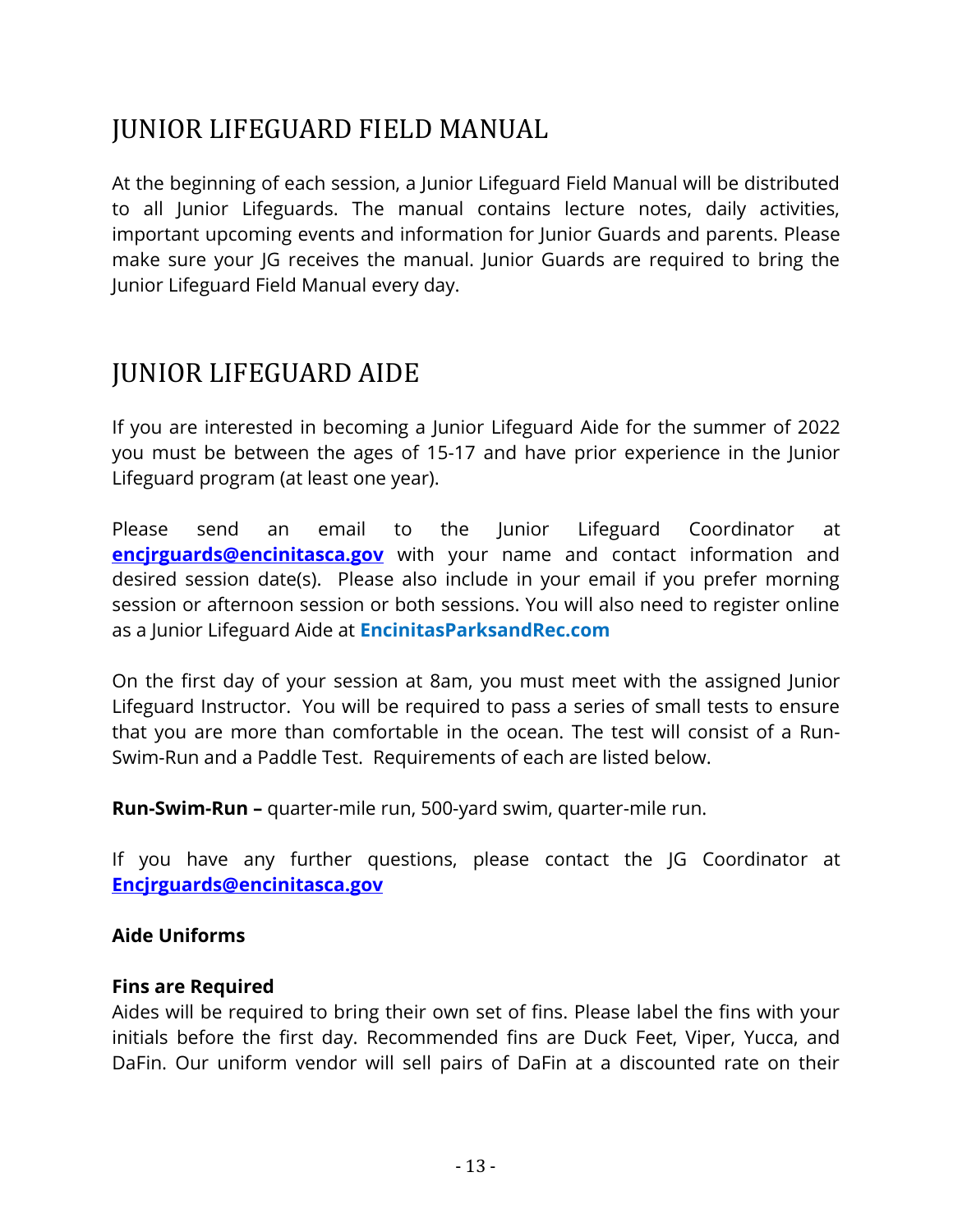website or on the first day of each JG session. To order them online, please follow the directions outlined in section 12.

**All swimsuits must be navy blue**. NO suits may be revealing and must be athletic in nature and meet the required specifications. Aides will receive a free royal blue tshirt and will be issued a rash guard that must be returned at the end of their session.

#### **Community Service**

Junior Lifeguard Aides who would like to receive community service during the hours that they are actively assisting instructors must complete the following steps:

- First, he/she must obtain necessary paperwork from their school.
- Second, they must contact their instructor and notify them of their desire to earn community service hours.
- Third, the aide must record their hours worked daily.

The aide will present their hours to their instructor and the instructor will sign off on their hours daily. At the end of the program, we will sign off on the total number of hours that have been recorded throughout the program.